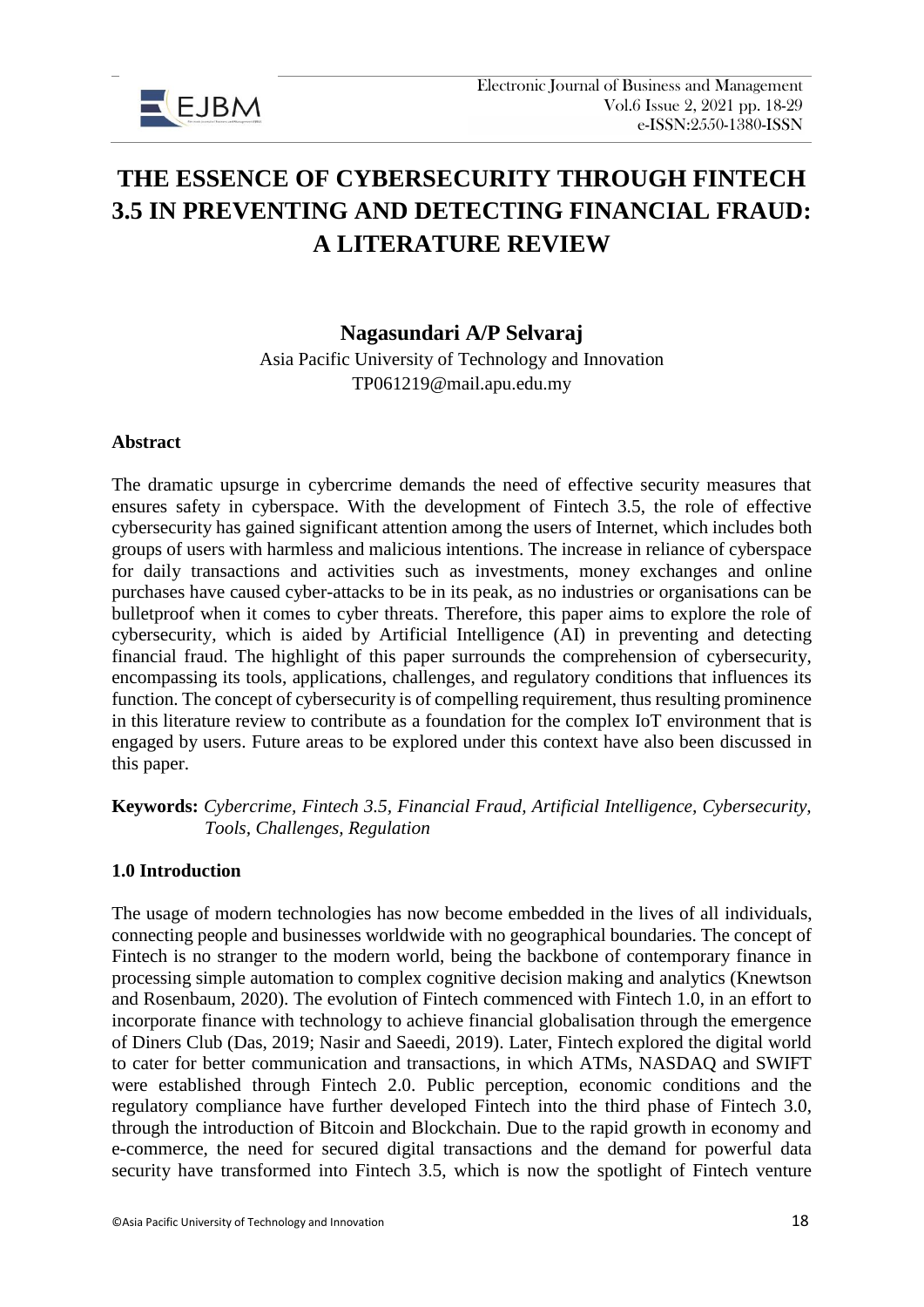

(Arner, Barberis and Buckley, 2015). Being in the bleeding edge of technology, the advancement comes with a threat of security, which hinders the usefulness of Fintech through financial fraud such as illegal hacking into banking system, unauthorised network access and money laundering. Cyberthreat Defence Report of 2020 reveals that the finance industry has the highest percentage of cyberattack in the past 12 months, recording 87.6% (Cyber Egde Group, 2020). The facility of Internet has made traditional financial fraud to be more complex and challenging as the concept of anonymity makes it complicated to trace cybercriminals with obsolete or basic technologies. Hence, the role of cybersecurity in the modern computer era is in the limelight for preventing and detecting financial fraud. With the increasing reliance on cybersecurity to protect data and to induce a safe financing environment, the government regulations surrounding the area of cyber law is substantial in assuring integrity of transactions occurring in cyberspace. Thus, this paper aims to venture into the aspect of cybersecurity in preventing and detecting financial fraud, enclosing the cybercrime platforms, tools and applications of cybersecurity, the regulatory environment, and the challenges of implementing cybersecurity solutions.

## **2.0 The Emergence of Fintech 3.5**

As globalisation and digitalisation began to take centre stage, financial services were revolutionised, by which various startups and large organizations launched online platforms to perform financial transactions. The stereotype boundaries for regulated financial institutions were defeated with the emergence of Fintech 3.0, which was the foundation for the emergence of Fintech 3.5 (Setiawan and Maulisa, 2020). The deviation from traditional banking system and the introduction of modern technologies such as Bitcoin and digital wallets had paved a way to an improved industry of Fintech 3.5. The major difference between both the eras lies in the state of economy the users are experiencing (Arner, Barberis and Buckley, 2015). Developed countries with greater level of banking infrastructure and network distribution have adopted Fintech 3.0.

On the other hand, developing countries in the Asia-Pacific region, which have lagged infrastructure development and less competitive market have leveraged on the alternative solutions for their financial needs, thus, have an extensive reliance on technology, prompting the evolution of Fintech 3.5. This is evidenced through the report of Global FinTech Adoption Index 2019, that states the adoption rate of Fintech in China, India and South Africa are 87%, 87% and 82% respectively (Ernst & Young, 2019). These emerging markets are leading the FinTech industry, outdistancing popular developed markets such as UK and USA with 71% and 46% adoption percentage. Furthermore, the spread of Fintech 3.5 is alleviated by the enhanced use of mobile devices in the society through the reliance of on-the-go functions (Arner, Barberis and Buckley, 2015). This also led to a shift in the mindset of the population to favour convenience more than trust upon physical banking infrastructure (Arner, Barberis and Buckley, 2017).

The innovation in Fintech 3.5 extends beyond the usage and application of technologies, as it incorporates the element of cybersecurity into its service platforms. Among the most popular examples of cybersecurity technologies under Fintech 3.5 includes blockchain, which functions to provide information in a decentralised encrypted platform that flows between specific desired members to uphold data integrity (Ratecka, 2020). This is widely applied in cryptocurrency trading and anti-money laundering efforts. Moreover, this era has also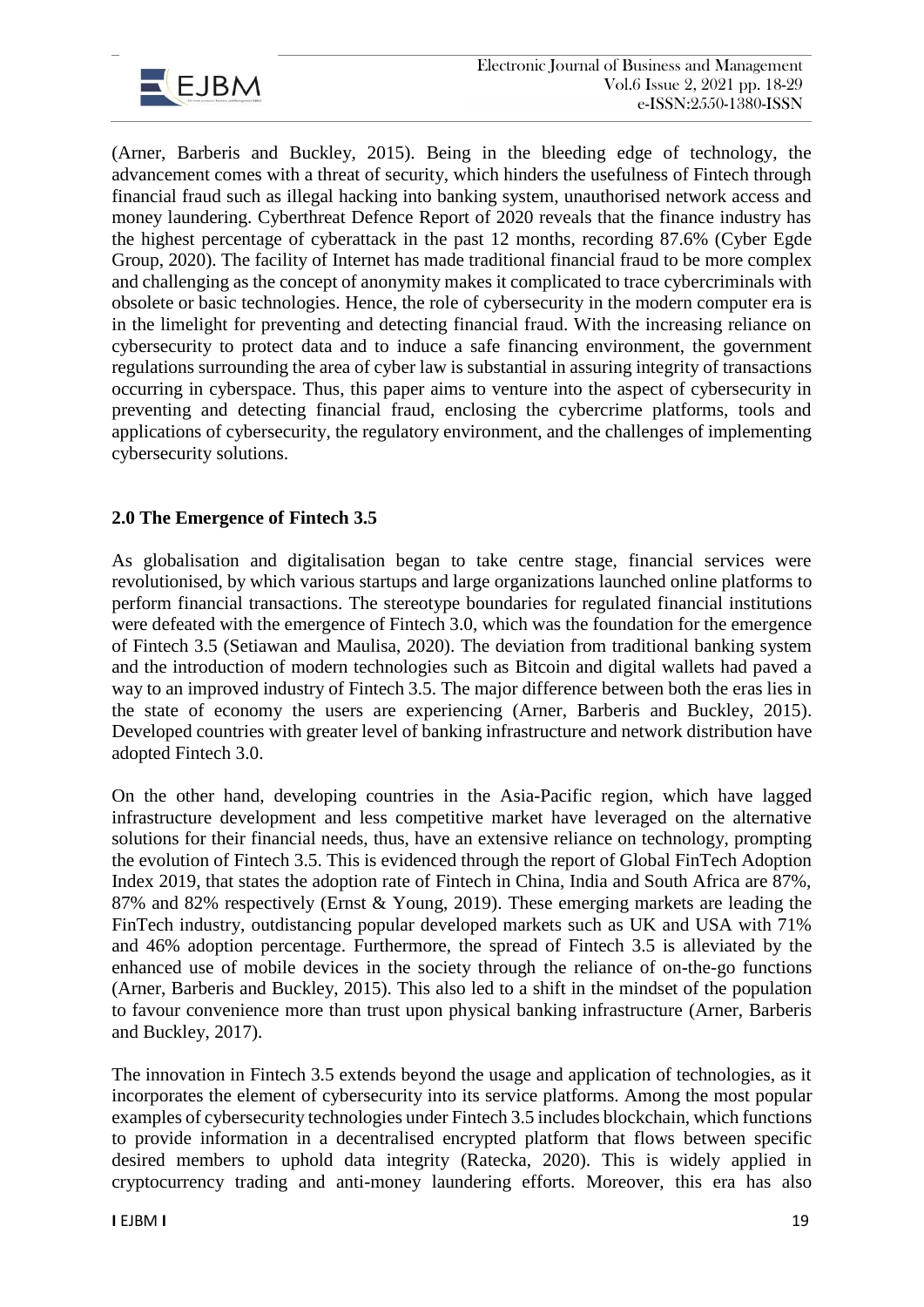

introduced various breakthroughs such as device-specific cryptograms, two-factor authentication, and biometric solutions. Therefore, Fintech 3.5 has been a significant milestone for the realisation of cybersecurity efforts, making it necessary for the enhancement of simple security measures such as password setting to sophisticated cyber walls such as ethical hacking.

## **3.0 Cybercrime Platforms of Financial Fraud**

Internet is an enormous infrastructure that provides connections to various networks, to facilitate digital payments, banking transactions, online trading platforms and money transfer services. Web, on the other hand is a service that utilises internet to provide information to users (Beshiri and Susuri, 2019). Due to the large content of information, transactions and storage databases that are integrated and communicated in the web through Internet, cyber criminals utilise this opportunity to commit financial fraud. Web can be segregated into two parts of surface web and deep web, in which both platforms are vulnerable to cyberattacks (Beshiri and Susuri, 2019). Surface web is accessible by the general public using normal search engines, such as Google Chrome and Safari. However, this only holds a tiny portion of the internet, about 0.03% (Kaur and Randhawa, 2020). Conversely, deep web is an invisible web that contains private information of companies and databases. It is restricted from public access through secure networks and cannot be accessed through the normal search engines (Chen, 2011).

Delving further into deep web, there lies dark web which is anonymous and intentionally concealed through sophisticated encryption and decentralised nodes to hide IP addresses of the users (Beshiri and Susuri, 2019). The deep web and dark web constitute 96% of the Internet (Kaur and Randhawa, 2020). Although financial fraud occurs in both platforms of surface web and dark web, the additional features of being less regulated and anonymity makes cybercrime activities to be conducted in a greater extend through dark web. A study conducted on the differences in malicious activities of surface web and dark web revealed that leaked honey webmail accounts through paste sites were accessed in a greater scale in Dark Web as compared to Surface Web (Villalva et al., 2018). The duration of exposure of this leaked information is also longer in Dark Web, as the site is not monitored and regulated as stringent as Surface Web. Special types of browsers are used to access Dark Web, comprising The Onion Router (TOR) and Invisible Internet Project (I2P) (Kaur and Randhawa, 2020). TOR transmits multiple relays of nodes through its virtual tunnels when accessing through its browser to conceal the IP address of the user, to remain anonymous. I2P functions as a network within the internet that captures traffic within its network to prevent relays to be transmitted outside its network to ensure privacy and to remain unnoticed. Cybercrimes that are conducted through Surface web and Dark web comprises, credit card frauds, bitcoin scams, money laundering, ransomware and ATM malware (Kaur and Randhawa, 2020).

## **4.0 Tools and Applications of Cybersecurity**

Financial fraud can be interpreted as an illegal act performed by perpetrators with an aim of financial gain. With the advancement in technology, financial fraud is vastly conducted in cyberspace, entailing credit card fraud, forgery, identity theft, money laundering and phishing social engineering. Prevention and detection of fraud conducted in cyberspace demands the use of technology and intelligence tool to encrypt files and obtrude complex systems in virtual environment.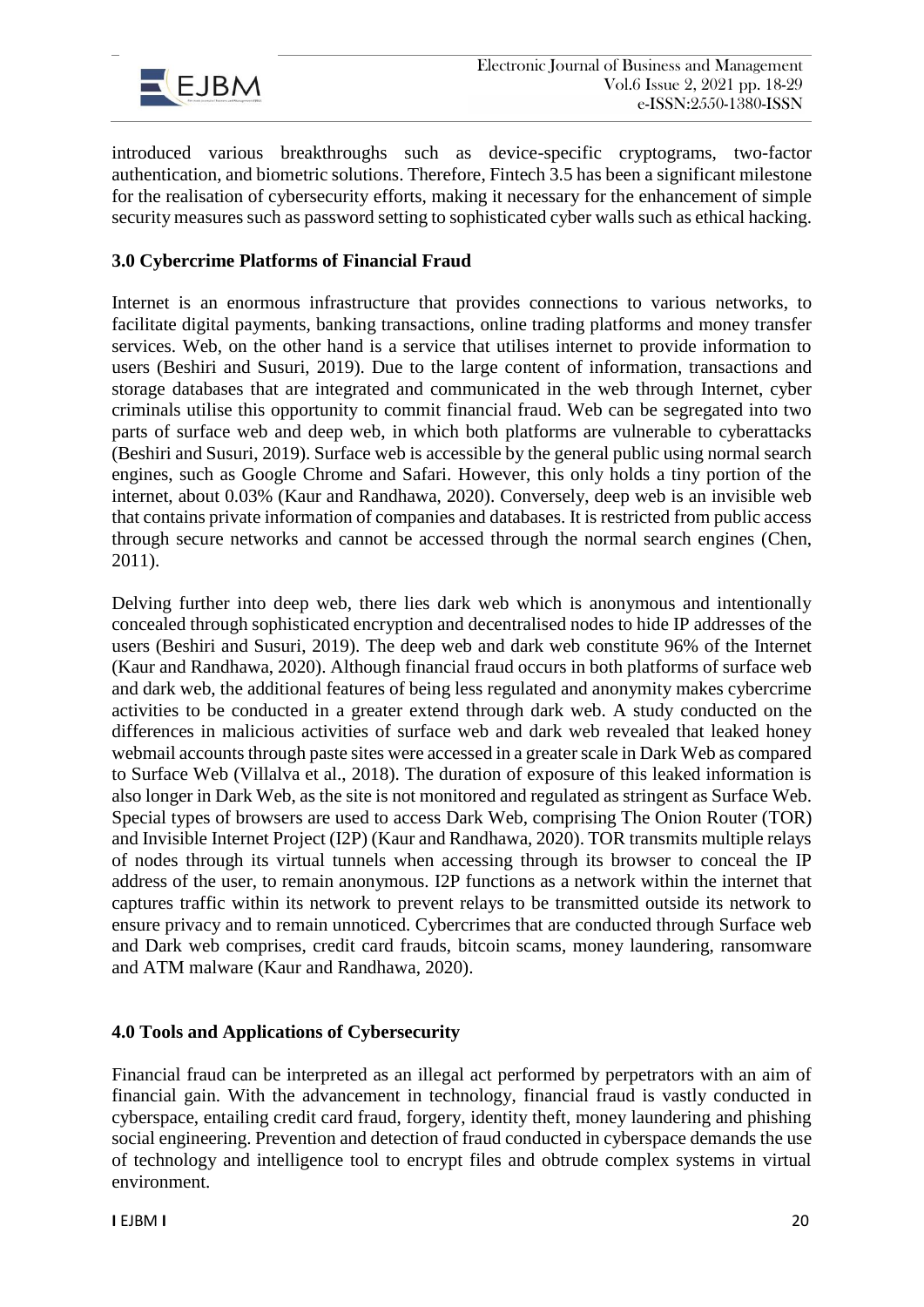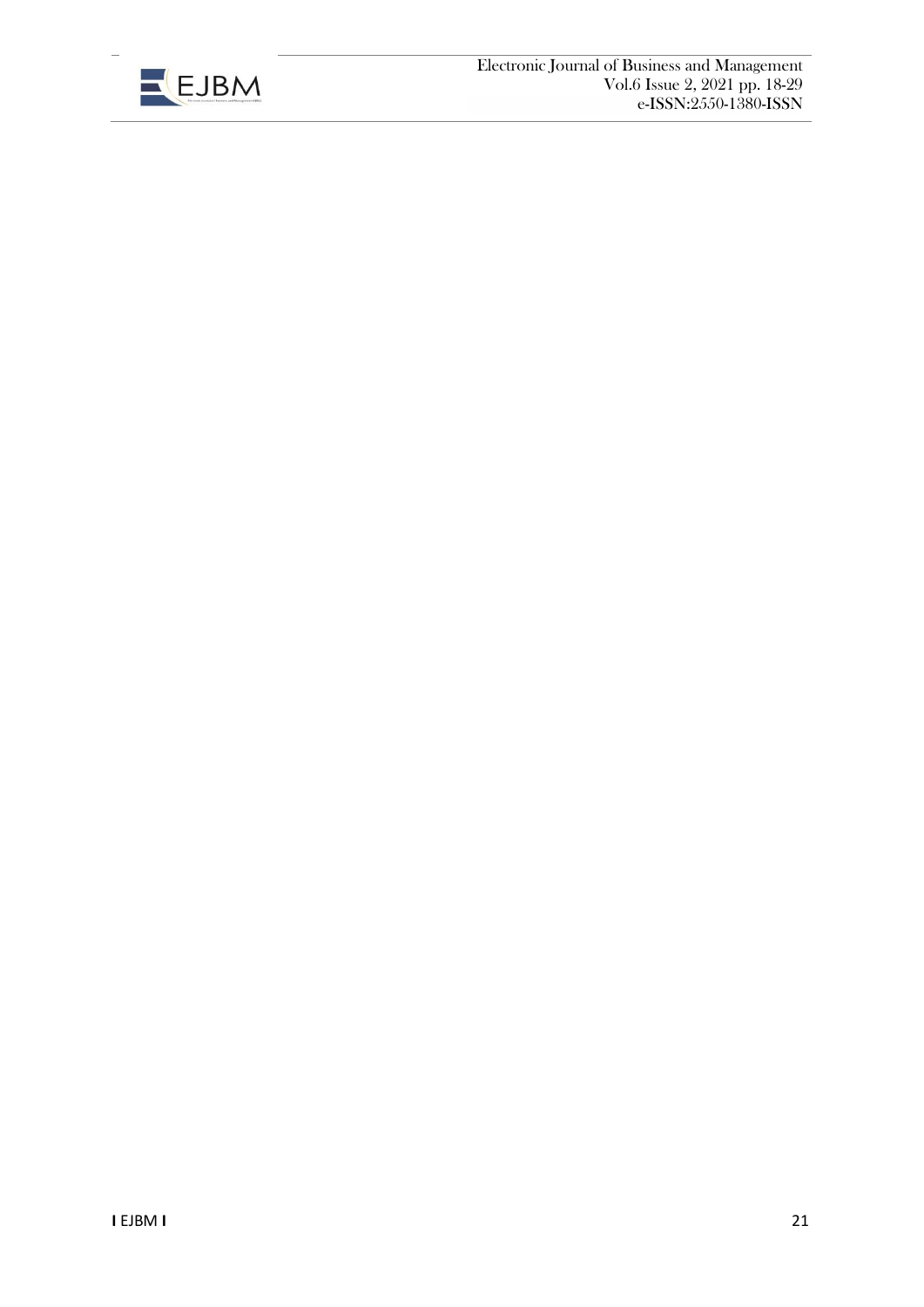

# **4.1 Neural Networks**

Neural networks can be regarded as systems that has a collection of nodes that model the neurons in a biological brain (Fu et al., 2016). It is also known as multilayer perceptron, having the ability to conduct supervised learning on the predictive and non-predictive patterns. Neural network technology was designed with an aim to establish a virtual system, with the combination of artificial intelligence to mimic the human brain (Raudha and Saeedi, 2019). It is a significant tool that can be utilised by banking systems, which can be applied to detect anomalies, new patterns, unusual behaviour and fraud trends in the system in real time to interact with other systems for intrusion alert. Being adaptive to the new patterns and learning current fraud techniques, neural networks keep the system improving progressively, to identify suspicious interference into the banking systems and organisation databases (Park, 2005). Neural networks are also capable of extracting rules and making cognitive predictions on future frauds based on the past trends of fraud (Ogwueleka, 2011). Hence, the application of neural network will generate efficient and faster detection of financial fraud. However, this tool is associated with a setback of being able to produce an accurate result for large transaction dataset only (Zareapoor, Seeja and Alam, 2012).

# **4.2 Deep Learning**

Deep learning incorporates the system of neural network in its structure, but undergoes a greater level of processing, before releasing the output (Choi and Lee, 2018). The vast number of hidden layers that is embedded into deep learning, allows it to extract huge amount of complex data for self-learning. The algorithms in deep learning allows image recognition, bioinformatics, and speech recognition to be conducted effectively, with self-learning mechanism of feature engineering to detect updated malware, virus, scam or any network attacks (Mahdavifar and Ghorbani, 2019). This means that if a company is under an attack of a zero-day malware, this deep learning system will automatically be able to engineer its features to prevent intrusion. This is an upgrade of the machine learning model, in which the algorithms of deep learning are able to capture and predict outcomes accurately, as opposed to the machine learning model that requires human intervention to make adjustments in its prediction. Hence, this deep learning-based cybersecurity is prominent in malware detection and analysis, anomaly detection, phishing detection, spam detection and website defacement detection (Mahdavifar and Ghorbani, 2019).

## **4.3 BOAT Data Analysis**

Bootstrapped Optimistic Algorithm for Tree construction (BOAT) is a model that constitutes a genetic algorithm calculation and analyses customer behaviour (Choi and Lee, 2018). This model is most useful in detecting anomalies in the banking system, especially in credit card fraud. The application of this model can be segregated into two stages. In the first stage, this system is able to detect unusual patterns by comparing it with historical transactions. Extending into the second stage, the suspected anomalies will be compared against the fraud history database for any false alarms (Choi and Lee, 2018). It would then determine if the unusual patterns are of fraudulent transactions or due to legitimate reasons. Hence, this model can be regarded to be adaptive to the discrepancies in patterns and trends of customers as it has a highlevel of clustering capacity and incremental update ability. The advantage of utilising this algorithm is that it is able to detect fraud under a maximum coverage, in a quick manner with less cost (Makki, 2019).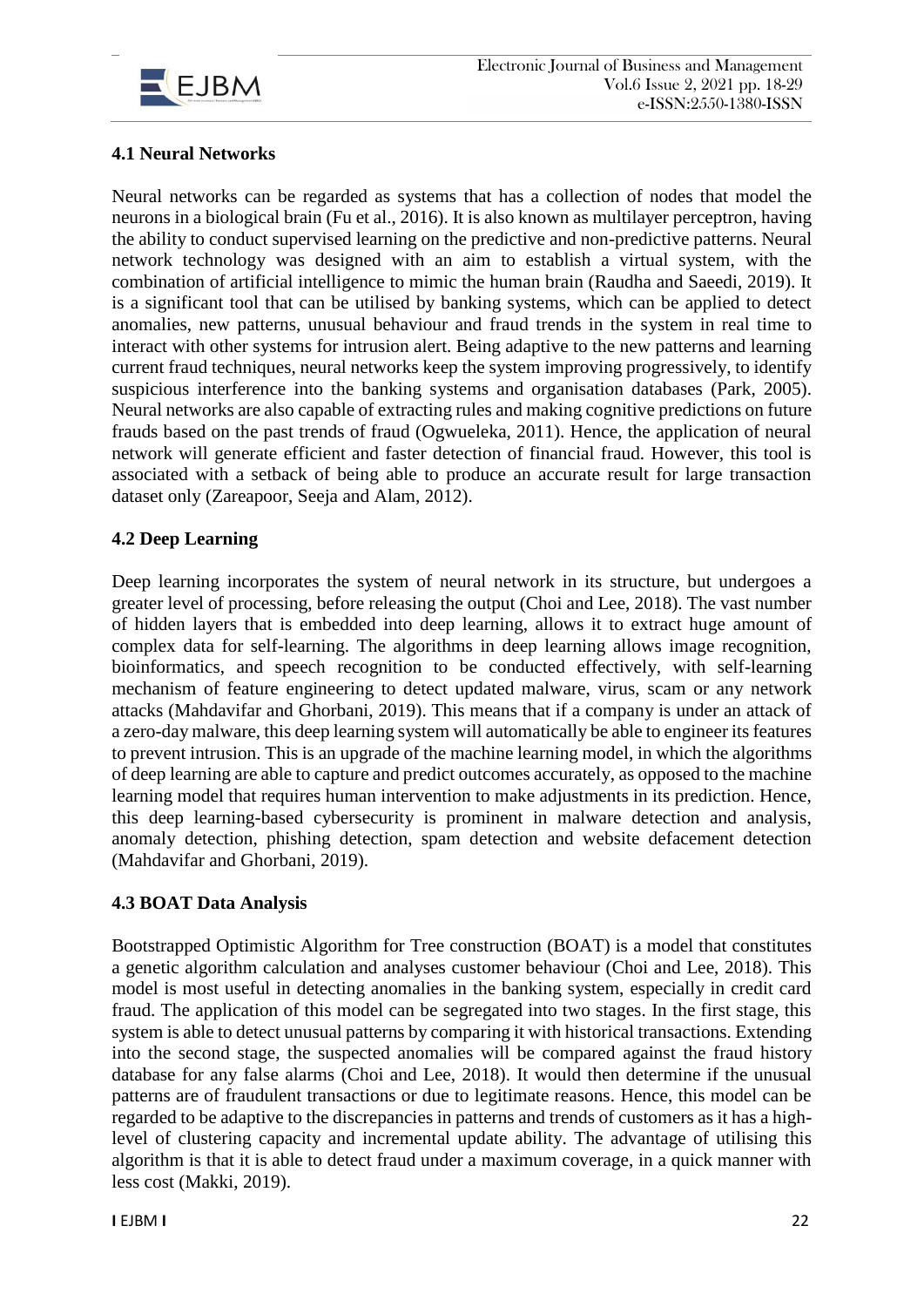

# **4.4 Genetic Algorithm**

Genetic Algorithm is a tool that is of evolutionary algorithms, to improve and enhance the search of solutions for fraud through a combination of techniques and applications (Vats, Dubey and Pandey, 2013). It has the ability to scrutinize on advanced problem-solving technique as time progresses. With an aim to eliminate fraud, it is prominent in the development of a secure electronic payment system, in which it helps to detect and prevent fraudulent transactions (Patel and Singh 2013). Besides being a dynamic method in eliminating fraudulent transactions, genetic algorithm is also efficient in reducing the number of false alerts. It also portrays a great level of compatibility and performance, when being applied jointly with other tools. Genetic algorithm has been utilised collectively with support vector machine for bankruptcy prediction, have collaborated with neural network algorithm for accurate credit card fraud detection and have jointly been used with artificial immune system to minimise the rate of false alarm in fraud detection (Zareapoor, Seeja and Alam, 2012). Hence, being a viable tool for cybersecurity, companies could opt for this inexpensive method to have an efficient fraud detecting system (Zareapoor, Seeja and Alam, 2012).

## **4.5 Tools used by Special Government Agencies**

#### **4.5.1 Network Investigative Technique**

This tool, which was previously known as Computer and Internet Protocol Address Verifier (CIPAV), is used by the Federal Bureau of Investigation (FBI) to detect and track the perpetrators of cybercrime who are conducting illegal activities in anonymity (Kaur and Randhawa, 2020). This tool is used by the FBI under special permission, to investigate the cases of cyberterrorism. It is mainly used to locate suspects who tries to access the system by illegal software through anonymous servers such as TOR (Rubasundram, 2019). The software helps to segregate the usual internet traffic from the anonymous traffic to focus their search on the suspected network. Consisting of several components of generator, exploit, payload and a logging server, this method will enable the FBI to have a record of the fraudster's computer in their system. Once the user's laptop is accessed, the FBI will be able to collect information of the user such as the IP address, list of programs running, coding language and registered computer name to take further legal actions on the fraud perpetrators (Rubasundram, 2019).

#### **4.5.2 Memex**

This tool was established by Defense Advanced Research Projects Agency (DARPA) of the United States, with an aim to enhance information discovery and data mining techniques to separate and segregate needed information from the large amount of database (Kaur and Randhawa, 2020; DARPA, 2018). The Memex program was launched to allow military and government agencies to uncover anomalies in the dark net, to identify transactions of illegal activities that includes, money laundering, illegal weapon market and human trafficking. The structure of Memex was formulated with eight open-sources, browser-based search, analysis and data visualisation programs and back-end server software, to enable the program to conduct high-level complicated evaluation of data (Hammonds, 2015). This is helps to improve the efficiency of investigators in identifying the tactics used by the cybercriminals in committing fraud.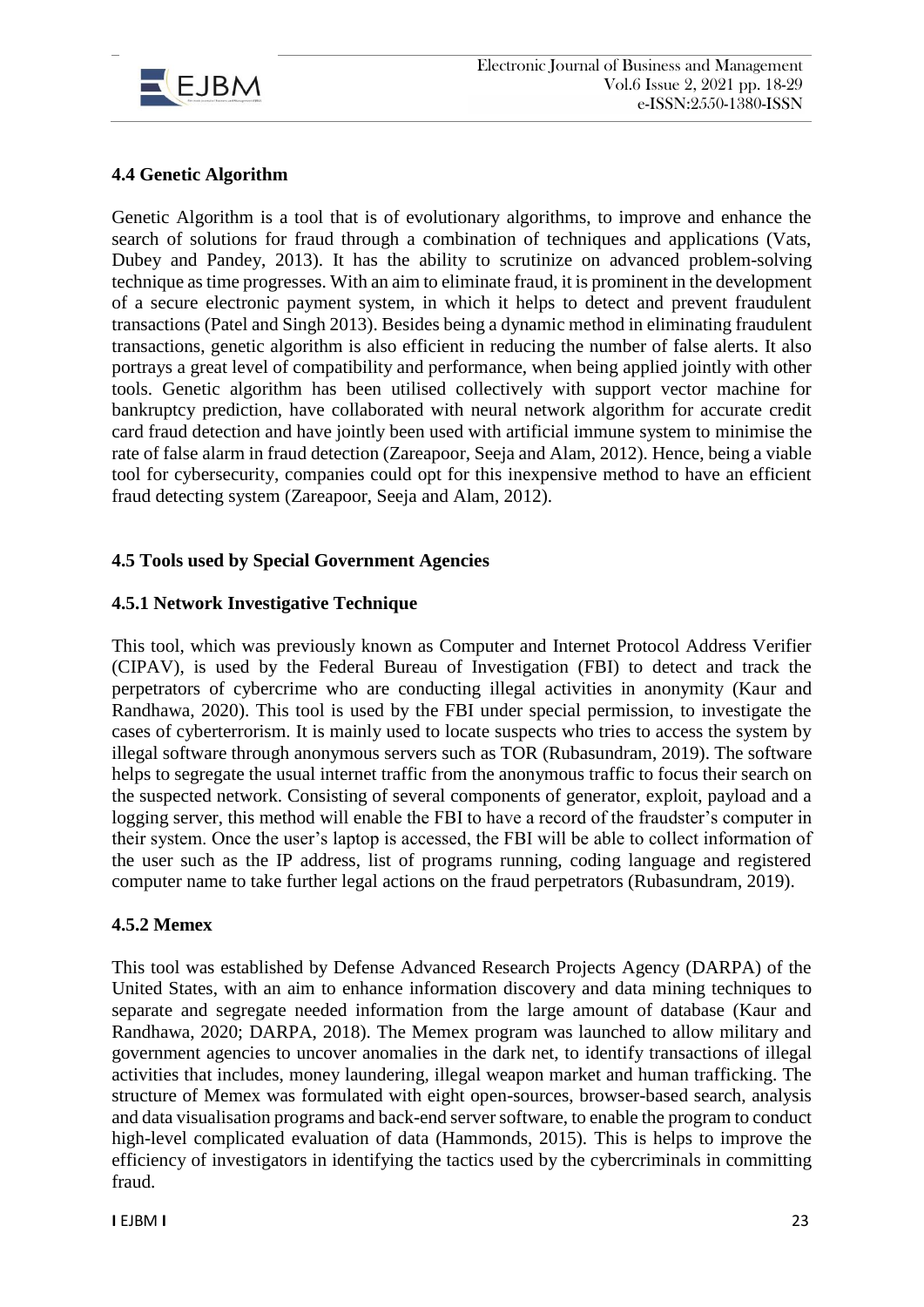

# **5.0 The Regulatory Environment of Cybersecurity**

The alarming concern of security in cyberspace is demanding the role of strong and efficient regulations to govern the aspect of Fintech in various levels. In the early stages, the Fintech industry was not perceived by regulators to be financial in nature, but to be more towards the area of technology, hence, principles established were not focused on financial regulations (Knewtson and Rosenbaum, 2020). However, regulatory sandboxes were then implemented to enable financial technology to be tested under a set of principles and supervision with lower cost of innovation and entry barriers (UNSGSA, 2020). Being officially launched in 2015, U.K. pioneered the application of regulatory sandboxes, followed by more than 20 jurisdictions practicing this concept, including Singapore, Hong Kong, Australia, India, Canada, Malaysia, and Japan (Goo and Heo, 2020). Numerous regulatory boards were also established to administer the activities and areas of concern for Fintech such as Financial Industry Regulatory Authority, The International Token Standardization Association and The Global Digital Finance Group (Knewtson and Rosenbaum, 2020). Cyberthreat Defense Report 2020 reveals the list of countries that were severely affected by ransomware in the past 12 months. This list includes China, at the top spot with (76.0%), Mexico (72.7%), USA (69.5%), South Africa (54.2%) and many more (Cyber Egde Group, 2020).

These countries exhibit coherence in terms of loopholes in their regulations and weak cyber laws. Tambo and Adama (2017) have reported that only 11 out of 54 countries in Africa have implemented cybersecurity laws and regulations. The cyber security awareness in Africa is still weak, as legal institutions are still not enforcing stringent cyber laws to regulate the occurrence of fraud. According to Yingying and Zhengqing (2016), 10 countries in Africa have chosen to develop national cyber security strategies, with specialised cybercrime laws adopted by 5 countries and data protection laws developed by 7 countries. South Africa have also passed Electronic Communications and Transactions Act in 2002, with an aim to administer transactions that are conducted via electronic means. Although South Africa has developed a basic structure of governance for cybersecurity, it cannot be assured that the regulations established are sufficient to prevent complex intrusion of systems. One of the challenges of cybersecurity governance faced by Africa includes limitation in the technical capacity (Yingying and Zhengqing, 2016).

Besides, no specific regulation is also dedicated in governing the laws pertaining cybersecurity in Mexico. Although Mexican Fintech Law was introduced in March 2018, to govern areas around cryptocurrencies and crowdfunding institutions, no rigid laws were established on the anonymity concerns in the cyberspace (Lexology, 2020). In the regulatory environment of Turkey, it can be observed that there are various regulations that governs its Fintech aspect. The regulations include "Banking Law no. 5411, Law no. 6493 for Payment and Securities Settlement Systems, Payment Services and Electronic Money Institutions and Bank and Credit Cards Law no. 5464" (Degerli, 2019). These regulations are predominant in regulating the banking and payment services of Turkey. The regulations for anti-money laundering and counter-terrorism financing have also been passed in Turkey. Although there are numerous legislations that covers the different scope of Fintech, the challenge in this situation is the matter of compliance. The need for companies to comply to a large number of regulations in each aspect of their business process such as Payment Systems Law and Credit Card Laws hinders the efficiency of their service (Degerli, 2019).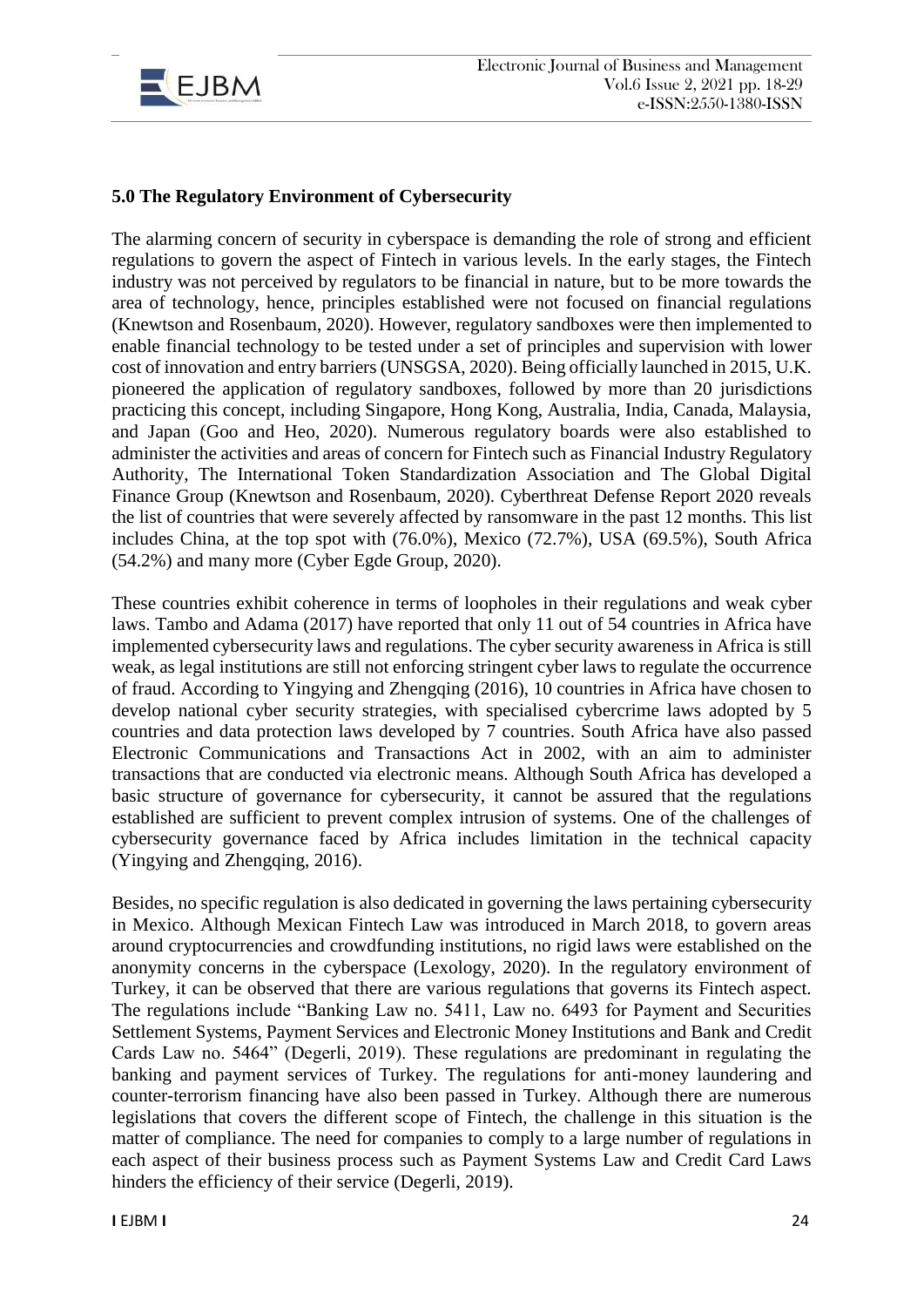

Therefore, a comprehensive set of corroborating regulations could assist better for the Fintech industry in Turkey. Moreover, the issue of violation of privacy also arises as law enforcement allows special government agencies to use software and tools to conduct online surveillance and track malicious activities (Rubasundram, 2019). When the authorities hack into TOR networks with a warrant from the legal departments, it could be a situation in which the accounts of the other innocent users may have been hacked to track the activities of users. Therefore, legal authorities have to strengthen regulations, with a reflection on the balance between the issue of privacy and security to ensure all corporations and agencies are abiding by the law enforcement for efficient transactions in cyberspace.

## **6.0 Challenges of Cybersecurity Solutions**

The impeccable limelight on technology commands a greater desire for cybersecurity. It is of an undeniable importance in ensuring the safety of transactions and protection of governmental, industry and personal information. However, the execution of proper cybersecurity measures comes with some challenges, in which individuals, organisations and government agencies must be conscious about.

## **6.1 Cost**

The effectiveness of the cybersecurity solutions for companies are also associated with the price factor. A complex system that is equipped with comprehensive and complicated data mining and financial fraud detection ability would be astronomical, in terms of the cost. This threat would be greater for smaller organisations, as they will face the same risk of financial fraud as large corporations, but with a smaller scale of resources (Skeleton, 2017). Additional costs would also be needed to be borne for regular system updates and compliance costs. As small companies go through the process of expansion to venture into a wider geographical scope, the different regulatory structures in various regions could drive the costs even further. The cost of hiring skilful IT personnel to maintain and monitor the cybersecurity programs would also be an extra burden for small companies. However, there are also situations in which companies have overspent on security measures, with lack of supervision on its effectiveness and full capacity utilisation, gaining the minimal amount of benefits with inflated costs (Skeleton, 2017).

# **6.2 Regulatory Challenges**

The establishment of prudent Fintech regulations are crucial in ensuring that cybersecurity programs are conducted in a seamless manner. However, it must be apprehended that standard regulations pertaining Fintech and comprehensive global cyberlaws are deficient, due to complications in regulatory framework and the novelty of Fintech technology (Skeleton, 2017). As the tools of artificial intelligence evolve with extended usage around the world, it needs to comply with the laws and regulations stipulated in different areas (Ng and Kwok, 2017). The regulatory uncertainties surrounding the legal aspect of usability of cybersecurity tools and the extent of use, poses risks, as it may be viewed as loopholes by cybercriminals. Besides, the variability of regulatory requirements may also create greater complications for small organisations. There are also less strict regulations concerning the accessibility of anonymous websites, to ensure that the activities of cybercriminals can be traced down easier, with less concerns about privacy. The issue of ethical dilemma can also be associated as part of the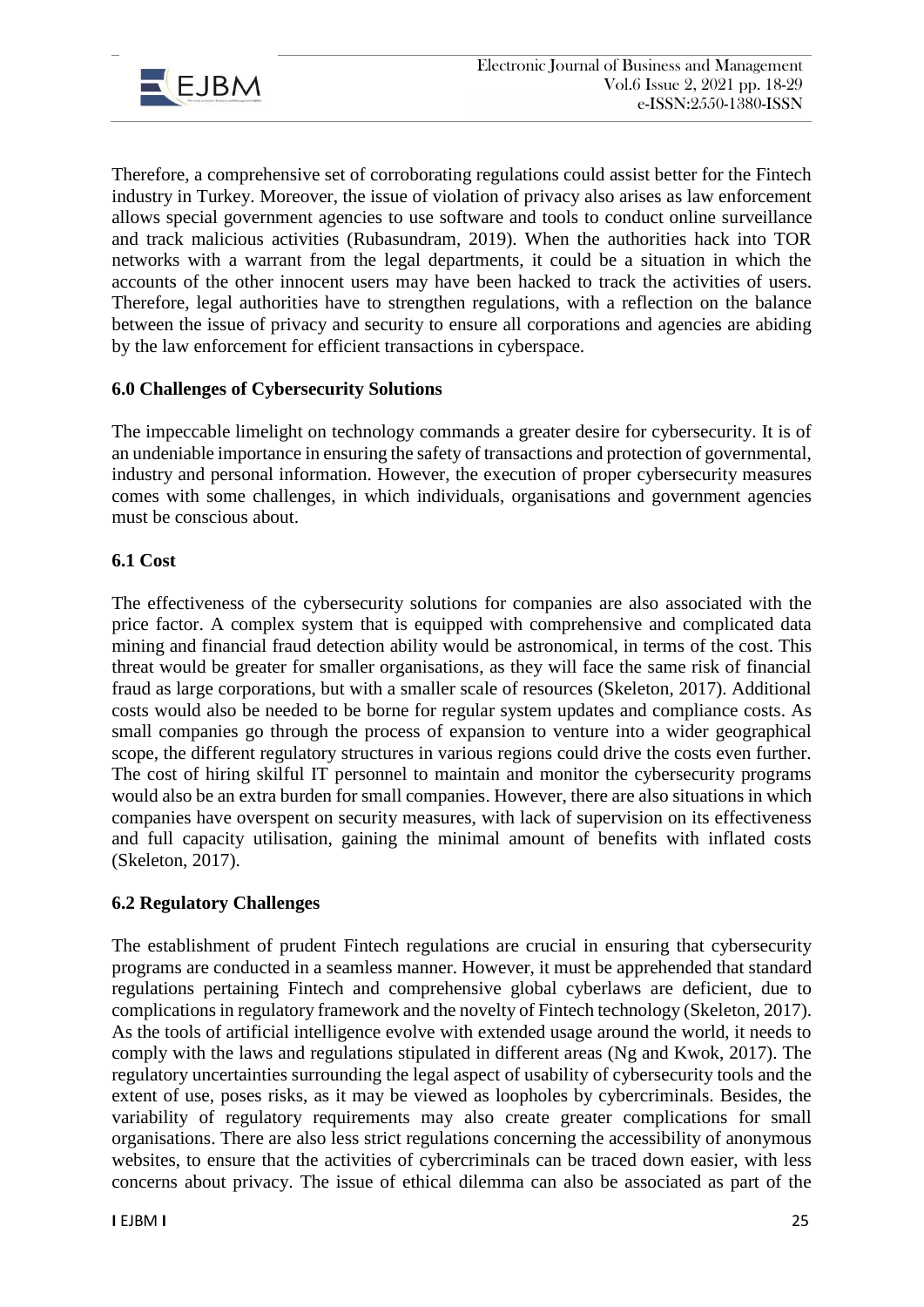

regulatory challenges for cybersecurity. For example, in the investigation of Playpen website on the dark web, FBI utilised Network Investigative Technique, with the permission of federal court to get access into the computer server of Playpen, and continued to operate the site using their own networks for two weeks, in an effort to discover 1300 IP addresses of visitors on the website (Rubasundram, 2019). In this situation, although the regulators have provided approval to conduct their hacking investigative techniques to prosecute cybercriminals, the ethical element in this scenario is challenged as the dilemma of whether the FBI were ethically right when operating the child pornography website arises, although it was deemed for a good cause. Another question of ethics that can be raised includes, the surety of the investigators of not misusing the website after getting access to it.

## **6.3 Lack of Awareness**

Organisations and government, especially in less developed countries may underestimate the need for strong cybersecurity measures (Ng and Kwok, 2017). Such situations could make them more vulnerable to cyberattacks, as their level of preparedness for system intrusions would be low. In some cases, government would have developed necessary policies for cybersecurity, but the organisations could be less conscious about its importance. Companies may not have established a department of cyber defence in their business structure, allowing third party vendors to gain access into their system for malicious intent. For example, Carbanak attacks were conducted by installing malware into the bank's system through spear phishing emails to defraud a hefty amount reaching \$1 billion USD (Skeleton, 2017). Therefore, organisations have to dedicate greater attention to the need of having proper internal controls and hiring personnel with IT knowledge to prevent and detect these financial frauds.

#### **6.4 System Enhancement**

Improvements on cybersecurity algorithms and mechanisms are crucial to be updated in a routine manner. As cybercriminals become more creative and innovative in introducing malwares and anonymous routes in intruding systems, the IT experts would need to exert a greater level of dedication to discover methods to prevent and detect these attacks (Sujitparapitaya, Shirani and Roldan, 2012). This would demand more time, cost and energy from the IT experts. There is no boundary for the development in technology, hence IT experts should not be contented with the level of existing security solutions. For example, the development of antivirus deemed to be a powerful tool in preventing, detecting, and removing malware from computer systems a few decades ago. However, in this bleeding age of technology, the question of adequacy of the antivirus software arises, as complex and updated version of viruses and tactics are developed to hack into systems. Therefore, the burden of IT researchers to update and improve cybersecurity systems poses threats to individuals, organisations and governments.

#### **7.0 Conclusion**

With the evolution in technology, abundance of tasks are conducted virtually, from mobile banking, crowdfunding, insurtech to robo-advising, affecting the individuals, organisations and governments at all levels. However, there are also setbacks that comes along with this advancement if technology is used by fraudsters with malicious intent. This paper has reviewed the aspect of cybersecurity in protecting and providing a safer virtual environment for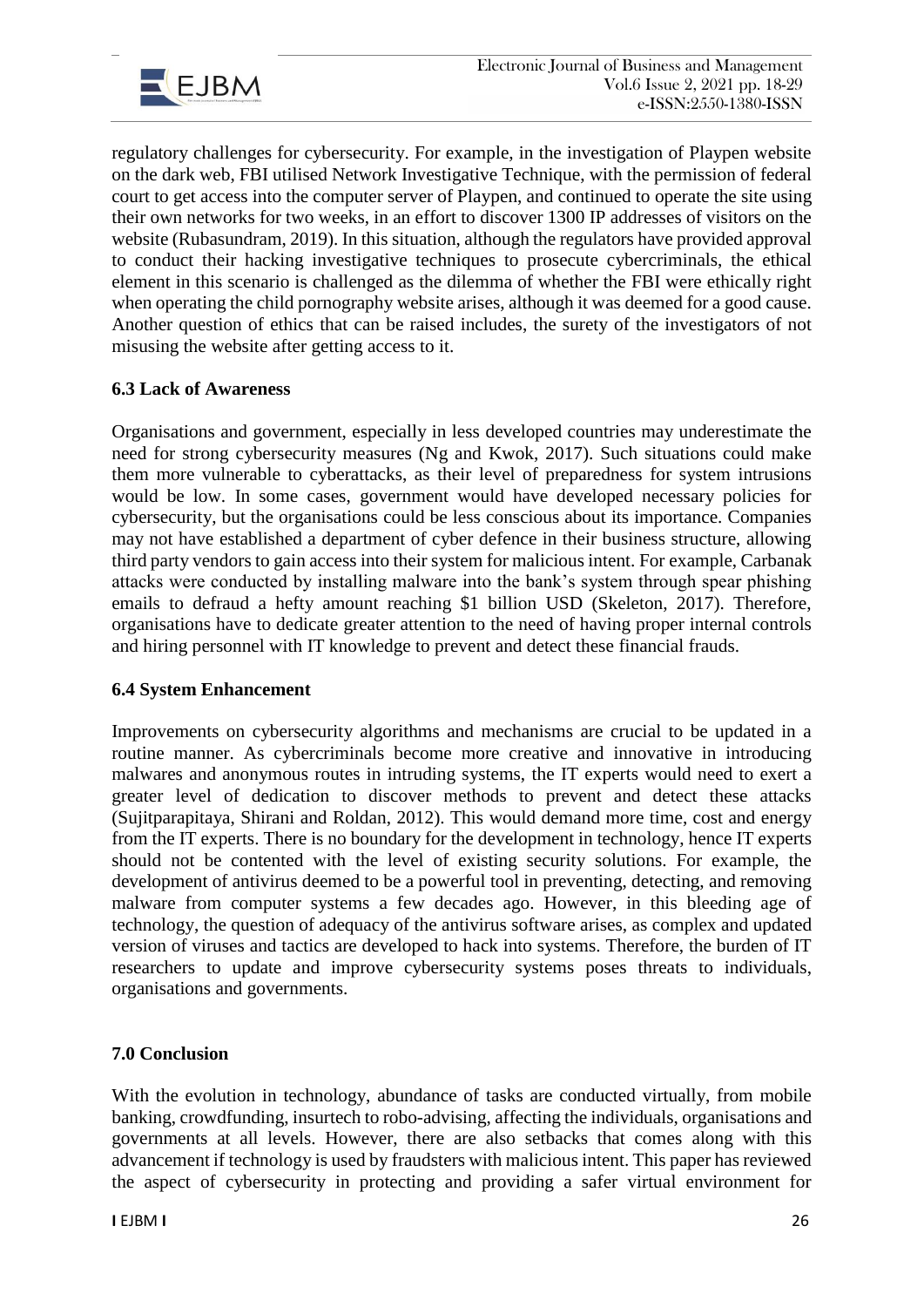

transactions and negotiations to occur in a more secure manner. The platforms of which cybercriminals often utilise to intrude into organisation's systems have been explored. Dark web has a greater extend of usage and are relied more by fraudsters, as opposed to surface web, due to the concept of anonymity and less regulations. With regards to that, cybersecurity tools and algorithms such as neural networks, deep learning, BOAT data analysis, genetic algorithm and special tools used by government agencies were also discussed and associated with the function of preventing and detecting financial fraud. For the purpose of understanding the usage of technology, which includes cybersecurity innovations, regulatory sandboxes were adopted to benefit both Fintech companies and regulators in facilitating the innovations, to determine if the solutions provide positive impacts to the organisations and to the market.

However, considering that many countries are still yet to adopt this regulation, it is tough for these companies to be on a par with other countries that have established regulatory sandboxes, in terms of the growth and innovation of Fintech technologies, including cybersecurity solutions. Lack of stringent and comprehensive set of uniform cyberlaws also pose hindrance to the efficiency of businesses and organisations. The prominent element of ethics also becomes a huge question in the application of cybersecurity tools by special government agencies, such as the FBI in accordance with the stipulation of law. Cybersecurity solutions also pose challenges, in terms of the matter of cost, legal frameworks and laws, inadequate awareness, and the burden of being vigilant to continuously update systems.

Therefore, it takes more than the role of an individual or an organisation to implement successful cybersecurity measures to ensure a safe networking environment in cyberspace. A collaborative effort from organisations, government and cross-country participation would further enhance the efficiency and effectiveness of the cybersecurity solutions. Future research could exert prominence in exploring the hurdles faced by organisations during the implementation process of cybersecurity solutions and the key performance indicators that can be relied by organisations in ensuring that the ultimate goal of implementation is attained systematically.

#### **8.0 References**

- Arner, D.W., Barberis, J. and Buckley, R.P. (2015) The evolution of Fintech: A new post-crisis paradigm. *SSRN Electronic Journal.* [Online]. 47. p.1271. Available from: http://dx.doi.org/10.2139/ssrn.2676553. [Accessed: 10 March 2021].
- Arner, D.W., Barberis, J. and Buckley, R.P. (2017) FinTech and RegTech in a Nutshell, and the Future in a Sandbox. *Research Foundation Briefs.* [Online]. 3 (4). pp. 1-20. Available from: [https://www.cfainstitute.org/-/media/documents/article/rf-brief/rfbr-v3-n4-](https://www.cfainstitute.org/-/media/documents/article/rf-brief/rfbr-v3-n4-1.ashx) [1.ashx.](https://www.cfainstitute.org/-/media/documents/article/rf-brief/rfbr-v3-n4-1.ashx) [Accessed: 12 March 2021].
- Beshiri, A.S. and Susuri, A. (2019) Dark web and its impact in online anonymity and privacy: A critical analysis and review. *Journal of Computer and Communications.* [Online]. 7 (03). p.30. Available from: http://dx.doi.org/10.4236/jcc.2019.73004. [Accessed: 7 March 2021].
- Chen, H. (2011) *Dark web: Exploring and data mining the dark side of the web*. Vol. 30. London: Springer Science & Business Media. [Accessed: 7 March 2021].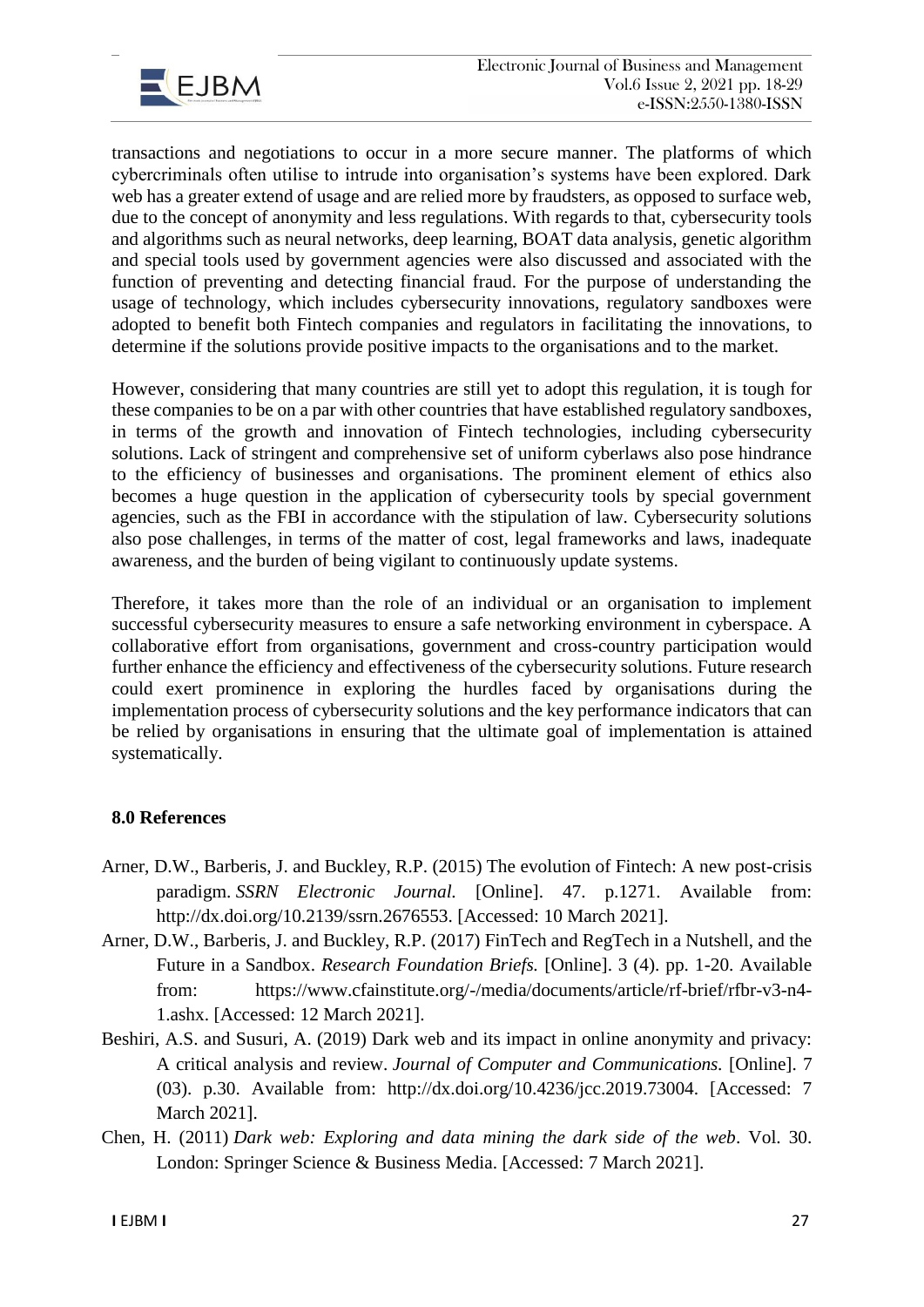

- Choi, D. and Lee, K. (2018) An artificial intelligence approach to financial fraud detection under IoT environment: A survey and implementation. *Security and Communication Networks* [Onine]. 2018 Available from: http://dx.doi.org/10.1155/2018/5483472. [Accessed: 10 March 2021].
- Cyber Edge Group (2020) *2020 Cyberthreat Defense Report*. [Online]. Available from: [https://cyber-edge.com/wp-content/uploads/2020/03/CyberEdge-2020-CDR-Report](https://cyber-edge.com/wp-content/uploads/2020/03/CyberEdge-2020-CDR-Report-v1.0.pdf)[v1.0.pdf.](https://cyber-edge.com/wp-content/uploads/2020/03/CyberEdge-2020-CDR-Report-v1.0.pdf) [Accessed: 8 March 2021].
- DARPA (2018) *Defense Advanced Research Projects Agency.* [Online]. Available from: [https://www.darpa.mil/attachments/DARAPA60\\_publication-no-ads.pdf.](https://www.darpa.mil/attachments/DARAPA60_publication-no-ads.pdf) [Accessed: 8] March 2021].
- Das, S.R. (2019) The future of fintech. *Financial Management* [Online]. 48 (4). pp.981-1007. Available from: http://dx.doi.org/10.1111/fima.12297. [Accessed: 10 March 2021].
- Degerli, K. (2019) Regulatory Challenges and Solutions for Fintech in Turkey. *Procedia Computer Science* [Online]. 158. pp. 929–937. Available from: http://dx.doi.org/10.1016/j.procs.2019.09.133. [Accessed: 9 March 2021].
- Ernst & Young (2019) *Global FinTech Adoption Index 2019.* [Online]. Available from: [https://assets.ey.com/content/dam/ey-sites/ey-com/en\\_gl/topics/banking-and-capital](https://assets.ey.com/content/dam/ey-sites/ey-com/en_gl/topics/banking-and-capital-markets/ey-global-fintech-adoption-index.pdf)[markets/ey-global-fintech-adoption-index.pdf.](https://assets.ey.com/content/dam/ey-sites/ey-com/en_gl/topics/banking-and-capital-markets/ey-global-fintech-adoption-index.pdf) [Accessed: 12 March 2021].
- Fu, K., Cheng, D., Tu, Y. and Zhang, L. (2016) Credit card fraud detection using convolutional neural networks. In *International Conference on Neural Information Processing*  [Online]. 9949. pp. 483-490. Available from: https://doi.org/10.1007/978-3-319-46675- 0\_53. [Accessed: 10 March 2021].
- Goo, J. J. and Heo, J. Y. (2020) The impact of the regulatory sandbox on the fintech industry, with a discussion on the relation between regulatory sandboxes and open innovation. *Journal of Open Innovation: Technology, Market, and Complexity [Online]. 6 (2).* Available from: http://dx.doi.org/10.3390/JOITMC6020043. [Accessed: 7 March 2021].
- Hammonds, J. (2015) An Inquiry into Privacy Concerns: Memex, the Deep Web, and Sex Trafficking. [Online]. Available from: [http://www.infosecwriters.com/Papers/JHammonds\\_Privacy.pdf.](http://www.infosecwriters.com/Papers/JHammonds_Privacy.pdf) [Accessed: 10 March 2021].
- Kaur, S. and Randhawa, S. (2020) Dark Web: A Web of Crimes. *Wireless Personal Communications*. [Online]. 112 (4). pp. 2131–2158. Available from: http://dx.doi.org/10.1007/s11277-020-07143-2. [Accessed: 7 March 2021].
- Knewtson, H. S. and Rosenbaum, Z. A. (2020) Toward understanding FinTech and its industry. *Managerial Finance*. [Online]. Available from: http://dx.doi.org/10.1108/MF-01-2020- 0024. [Accessed: 7 March 2021].
- Lexology (2020) Data Security and Cybercrime in Mexico. [Online]. Available from: [https://www.lexology.com/library/detail.aspx?g=4fcfea5a-0d5f-4702-9925-](https://www.lexology.com/library/detail.aspx?g=4fcfea5a-0d5f-4702-9925-917c98db9877#:~:text=There%20is%20no%20dedicated%20law,and%20cybersecurity%20law%20in%20Mexico.) [917c98db9877#:~:text=There%20is%20no%20dedicated%20law,and%20cybersecurity](https://www.lexology.com/library/detail.aspx?g=4fcfea5a-0d5f-4702-9925-917c98db9877#:~:text=There%20is%20no%20dedicated%20law,and%20cybersecurity%20law%20in%20Mexico.) [%20law%20in%20Mexico.](https://www.lexology.com/library/detail.aspx?g=4fcfea5a-0d5f-4702-9925-917c98db9877#:~:text=There%20is%20no%20dedicated%20law,and%20cybersecurity%20law%20in%20Mexico.) [Accessed: 8 March 2021].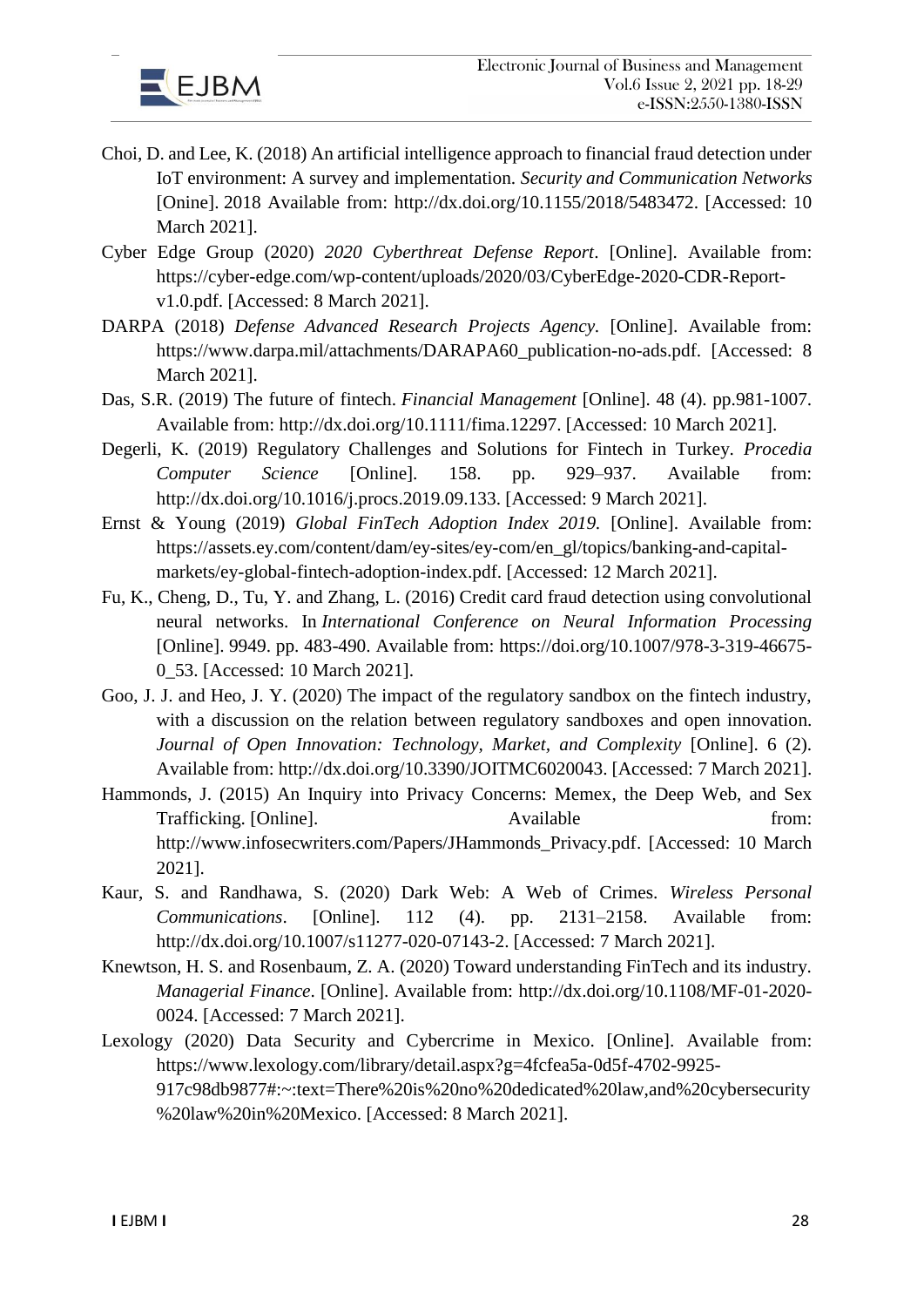

- Mahdavifar, S. and Ghorbani, A. A. (2019) Application of deep learning to cybersecurity: A survey. *Neurocomputing*. [Online]. 347. pp. 149–176. Available from: http://dx.doi.org/10.1016/j.neucom.2019.02.056. [Accessed: 12 March 2021].
- Makki, S. (2019) *An Efficient Classification Model for Analyzing Skewed Data to Detect Frauds in the Financial Sector*. A Thesis Submitted for Degree of Doctor of Philosophy. Université de Lyon; Université libanaise. [Online]. Available from: [https://tel.archives](https://tel.archives-ouvertes.fr/tel-02457134/)[ouvertes.fr/tel-02457134/.](https://tel.archives-ouvertes.fr/tel-02457134/) [Accessed: 10 March 2021].
- Nasir, F. and Saeedi, M. (2019) "RegTech" as a Solution for Compliance Challenge: A Review Article. *Journal of Advanced Research in Dynamical and Control Systems*. [Online]. 11 (11 Special Issue) pp. 912–919. Available from: http://dx.doi.org/10.5373/JARDCS/V11SP11/20193115. [Accessed: 6 March 2021].
- Ng, A. W. and Kwok, B. K. B. (2017) Emergence of Fintech and cybersecurity in a global financial centre: Strategic approach by a regulator. *Journal of Financial Regulation and Compliance.* [Online]. 25(4). pp. 422–434. Available from: http://dx.doi.org/10.1108/JFRC-01-2017-0013. [Accessed: 6 March 2021].
- Ogwueleka, F.N. (2011) Data mining application in credit card fraud detection system. *Journal of Engineering Science and Technology* [Online]. 6 (3). pp.311-322. Available from: [http://jestec.taylors.edu.my/vol%206%20issue%203%20junel%2011/vol\\_6\(3\)\\_311%20](http://jestec.taylors.edu.my/vol%206%20issue%203%20junel%2011/vol_6(3)_311%20-%20322_ogwueleka.pdf) [-%20322\\_ogwueleka.pdf.](http://jestec.taylors.edu.my/vol%206%20issue%203%20junel%2011/vol_6(3)_311%20-%20322_ogwueleka.pdf) [Accessed: 7 March 2021].
- Park, L.J. (2005) Learning of neural networks for fraud detection based on a partial area under curve. In *International Symposium on Neural Networks* [Online]. pp. 922-927. Available from: [https://doi.org/10.1007/11427445\\_148.](https://doi.org/10.1007/11427445_148) [Accessed: 6 March 2021].
- Patel, R.D. and Singh, D.K. (2013) Credit card fraud detection & prevention of fraud using genetic algorithm. *International Journal of Soft Computing and Engineering*. [Online]. 2 (6). pp.292-294. [Accessed: 9 March 2021].
- Ratecka, P. (2020) FinTech—definition, taxonomy and historical approach. *The Małopolska School of Economics in Tarnów Research Papers Collection*. [Online]. 1 (45). pp.53-67. Available from: [http://dx.doi.org/10.25944/znmwse.2020.01.5367.](http://dx.doi.org/10.25944/znmwse.2020.01.5367) [Accessed: 10 March 2021].
- Raudha, F. and Saeedi, M. (2019) Artificial intelligence and machine learning as a tool in preventing and detecting financial fraud: A systematic literature review. *Journal of Advanced Research in Dynamical and Control Systems.* [Online]. 11(11 Special Issue). pp. 904–911. Available from: http://dx.doi.org/10.5373/JARDCS/V11SP11/20193114. [Accessed: 8 March 2021].
- Rubasundram, G. A. (2019) The dark web and digital currencies: A potent money laundering and terrorism opportunity. *International Journal of Recent Technology and Engineering*. [Online]. 7 (5), pp. 476–482. Available from: [https://www.semanticscholar.org/paper/The-Dark-Web-and-Digital-Currencies%3A-A-](https://www.semanticscholar.org/paper/The-Dark-Web-and-Digital-Currencies%3A-A-Potent-Money-Rubasundram/b8260c993cb6bd666517b6ab03eea5f96e89e604)[Potent-Money-Rubasundram/b8260c993cb6bd666517b6ab03eea5f96e89e604.](https://www.semanticscholar.org/paper/The-Dark-Web-and-Digital-Currencies%3A-A-Potent-Money-Rubasundram/b8260c993cb6bd666517b6ab03eea5f96e89e604) [Accessed: 9 March 2021].
- Setiawan, K. and Maulisa, N. (2020) The Evolution of Fintech: A Regulatory Approach Perspective. *Advances in Economics, Business and Management Research.* [Online].